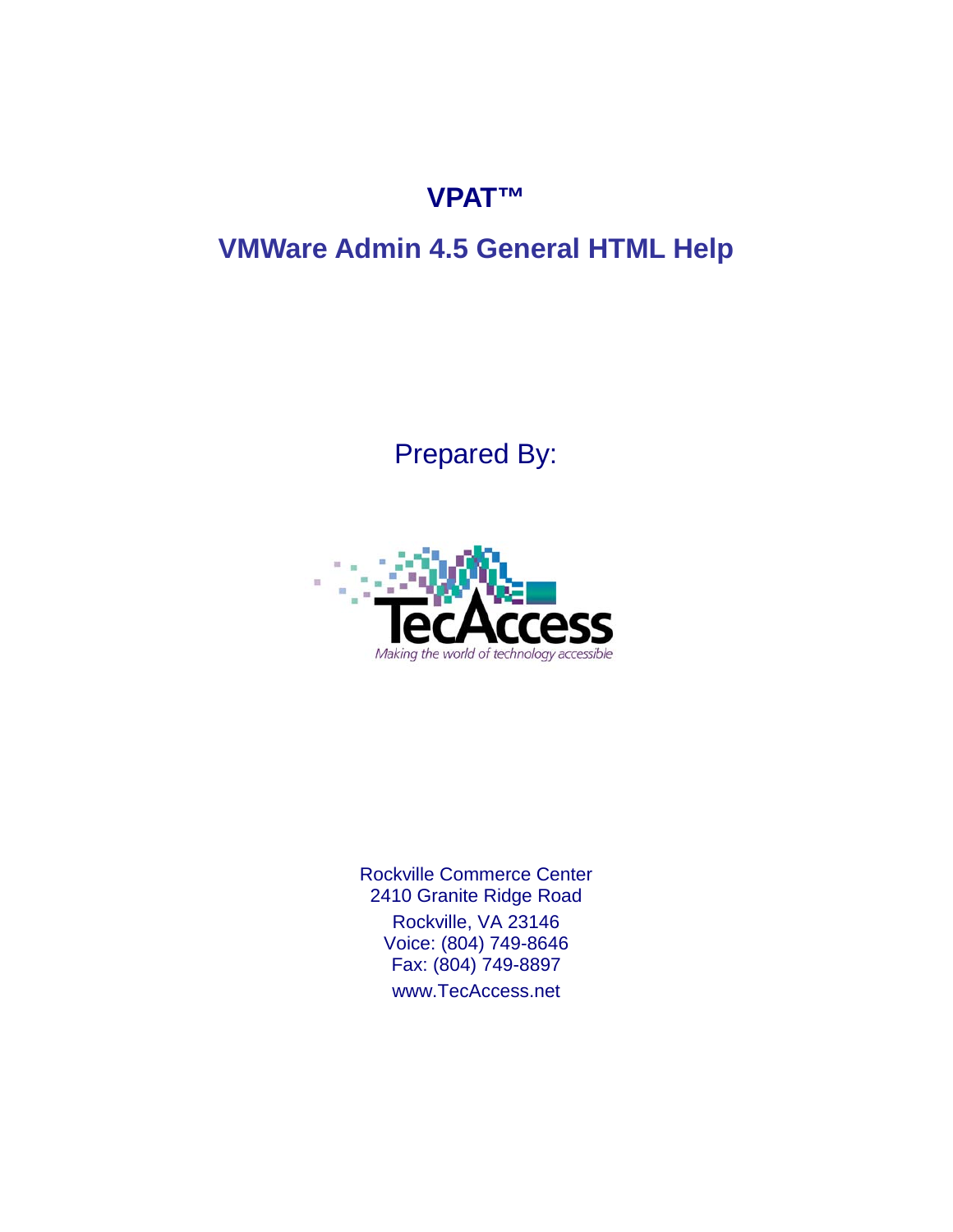### **VPAT**

**Product:** VMWare View Admin 4.5 General HTML Help **Components covered**: Online Help **Contact for more information:** [http://www.VMWare.com](http://www.vmware.com) **Date:** December 14, 2010

| <b>Summary of Voluntary Product Accessibility Template</b>         |                                      |                                                                                                           |  |
|--------------------------------------------------------------------|--------------------------------------|-----------------------------------------------------------------------------------------------------------|--|
| <b>Criteria</b>                                                    | <b>Supporting</b><br><b>Features</b> | <b>Remarks and Explanations</b>                                                                           |  |
| Section 1194.21 Software Applications<br>and Operating Systems     | Not<br>Applicable                    | This is applicable to the online help<br>documentation. Please reference the<br>attached 1194.21 section  |  |
| Section 1194.22 Web-based Internet<br>Information and Applications | Supports with<br>Exceptions          | This is applicable to the online help<br>documentation. Please reference the<br>attached 1194.22 section. |  |
| Section 1194.23 Telecommunications<br>Products                     | Not<br>Applicable                    |                                                                                                           |  |
| Section 1194.24 Video and Multimedia<br>Products                   | Not<br>Applicable                    |                                                                                                           |  |
| Section 1194.25 Self-contained, Closed<br>Products                 | Not<br>Applicable                    |                                                                                                           |  |
| Section 1194.26 Desktop and Portable<br>Computers                  | Not<br>Applicable                    |                                                                                                           |  |
| Section 1194.31 Functional<br>Performance Criteria                 | Supports with<br><b>Exceptions</b>   | Please reference the included 1194.21,<br>1194.22 and 1194.31 sections.                                   |  |
| Section 1194.41 Information,<br>Documentation and Support          | <b>Supports</b>                      | Please reference the included 1194.41<br>section.                                                         |  |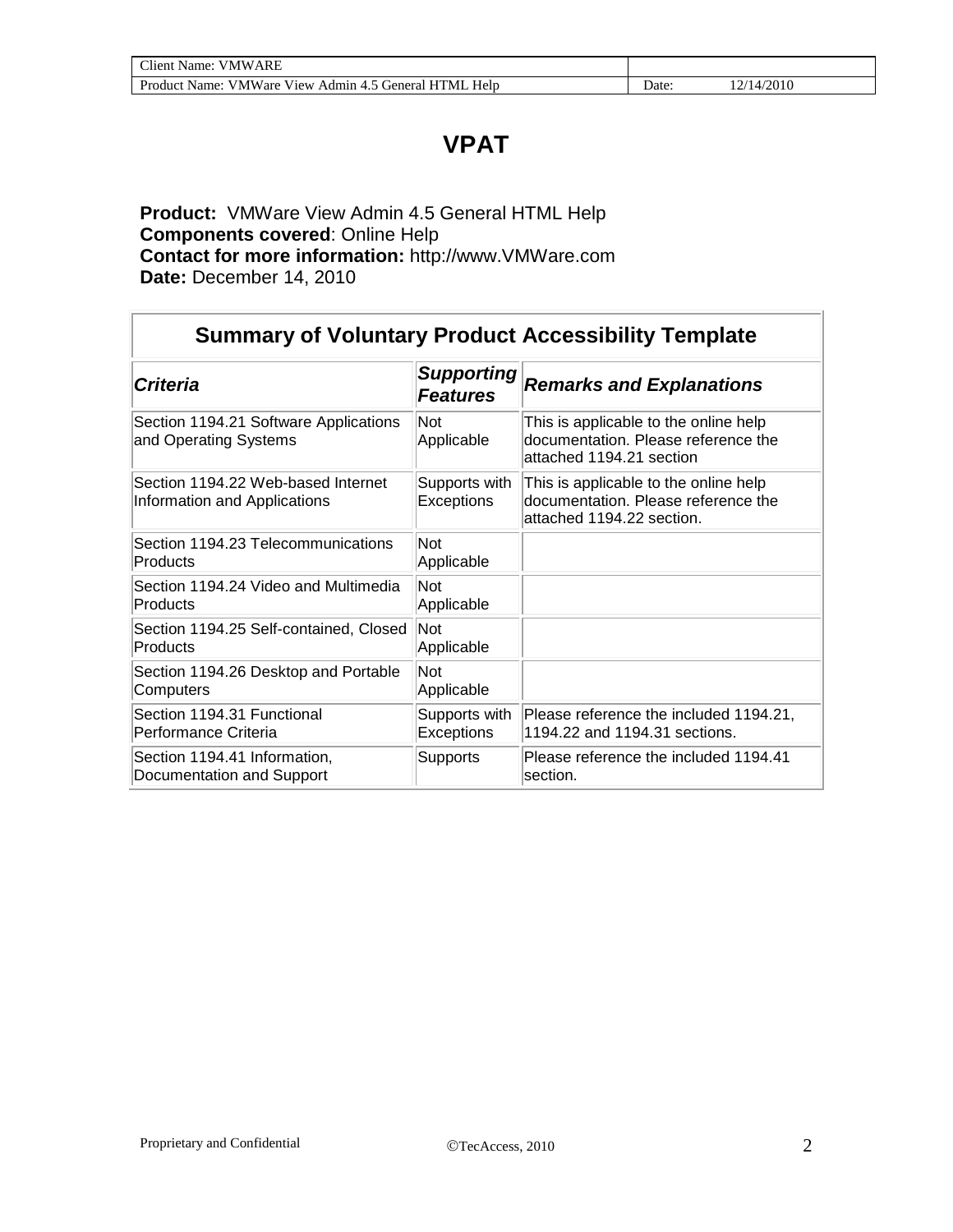| <b>Client Name: VMWARE</b>                            |       |            |  |
|-------------------------------------------------------|-------|------------|--|
| Product Name: VMWare View Admin 4.5 General HTML Help | Date: | 12/14/2010 |  |

#### **Explanation of Supporting Features (second column on VPAT)**

| <b>Supports</b>                                                     | Use this language when you determine the<br>product fully meets the letter and intent of the<br>Criteria.                                                                                                                                                                                                                                       |
|---------------------------------------------------------------------|-------------------------------------------------------------------------------------------------------------------------------------------------------------------------------------------------------------------------------------------------------------------------------------------------------------------------------------------------|
| <b>Supports with Exceptions</b>                                     | Use this language when you determine the<br>product does not fully meet the letter and<br>intent of the Criteria, but provides some level<br>of access relative to the Criteria.                                                                                                                                                                |
| <b>Supports through Equivalent Facilitation</b>                     | Use this language when you have identified<br>an alternate way to meet the intent of the<br>Criteria or when the product does not fully<br>meet the intent of the Criteria.                                                                                                                                                                     |
| Supports when combined with Compatible AT                           | Use this language when you determine the<br>product fully meets the letter and intent of the<br>Criteria when used in combination with<br>Compatible AT. For example, many software<br>programs can provide speech output when<br>combined with a compatible screen reader<br>(commonly used assistive technology for<br>people who are blind). |
| <b>Does not Support</b>                                             | Use this language when you determine the<br>product does not meet the letter or intent of<br>the Criteria.                                                                                                                                                                                                                                      |
| <b>Not Applicable</b>                                               | Use this language when you determine that<br>the Criteria do not apply to the specific<br>product.                                                                                                                                                                                                                                              |
| Not Applicable -<br><b>Fundamental Alteration Exception Applies</b> | Use this language when you determine a<br>Fundamental Alteration of the product would<br>be required to meet the Criteria (see the<br>access board standards for the definition of<br>"fundamental alteration").                                                                                                                                |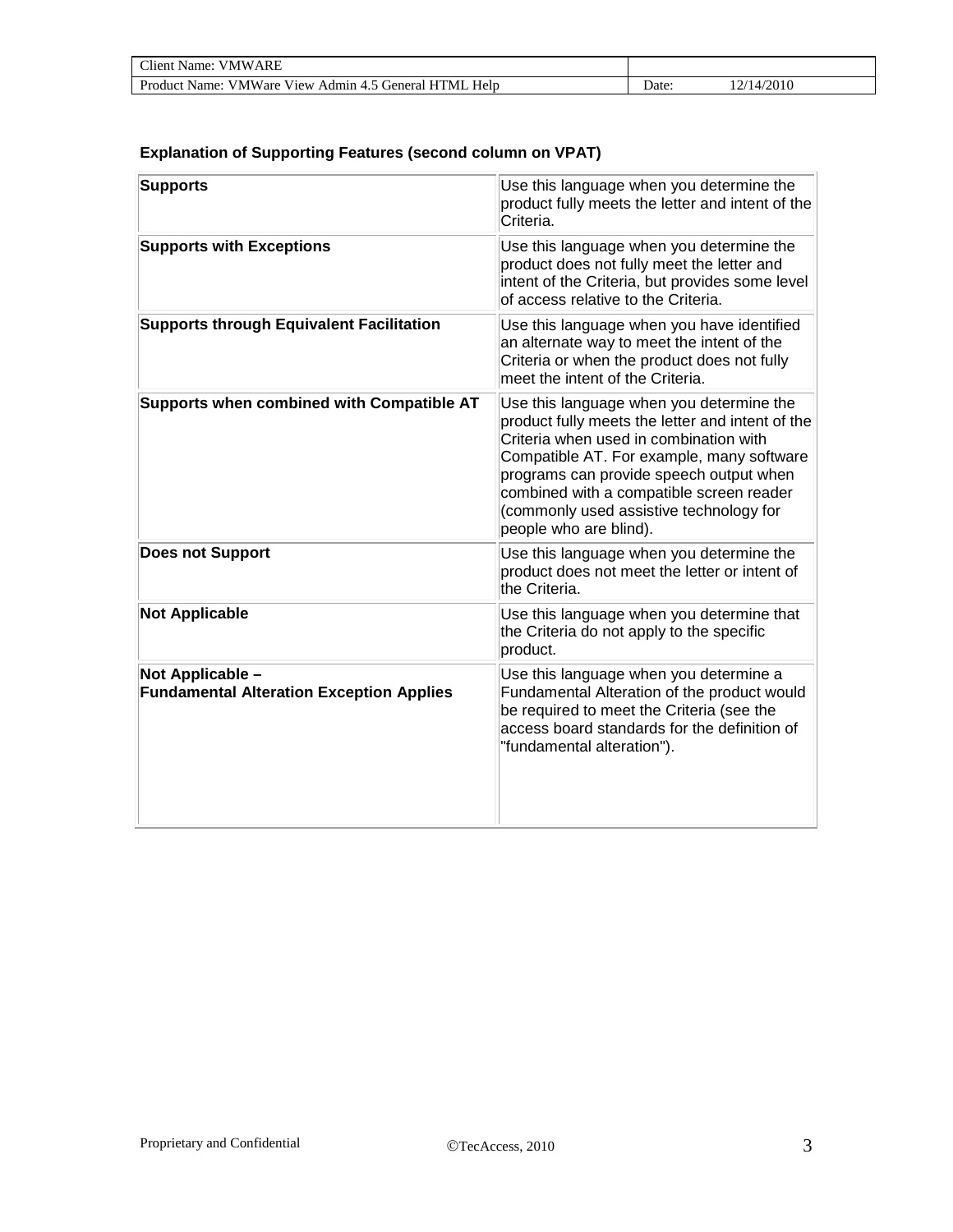| 1194.21 Software Applications and Operating Systems                                                                                                                                                                                                                                                                                                                                                                                                                                                                                                                                            |                                              |                                                                                                                                                                                                                                           |  |  |
|------------------------------------------------------------------------------------------------------------------------------------------------------------------------------------------------------------------------------------------------------------------------------------------------------------------------------------------------------------------------------------------------------------------------------------------------------------------------------------------------------------------------------------------------------------------------------------------------|----------------------------------------------|-------------------------------------------------------------------------------------------------------------------------------------------------------------------------------------------------------------------------------------------|--|--|
| Criteria                                                                                                                                                                                                                                                                                                                                                                                                                                                                                                                                                                                       | <b>Supporting</b><br><b>Features</b>         | <b>Remarks and explanations</b>                                                                                                                                                                                                           |  |  |
| (a) When software is designed to run on<br>a system that has a keyboard, product<br>functions shall be executable from a<br>keyboard where the function itself or the<br>result of performing a function can be<br>discerned textually.                                                                                                                                                                                                                                                                                                                                                        | <b>Supports</b>                              | Application is keyboard accessible.                                                                                                                                                                                                       |  |  |
| (b) Applications shall not disrupt or<br>disable activated features of other<br>products that are identified as<br>accessibility features, where those<br>features are developed and documented<br>according to industry standards.<br>Applications also shall not disrupt or<br>disable activated features of any<br>operating system that are identified as<br>accessibility features where the<br>application programming interface for<br>those accessibility features has been<br>documented by the manufacturer of the<br>operating system and is available to the<br>product developer. | <b>Supports</b><br>with<br><b>Exceptions</b> | The Web based GUI does honor or<br>extend all Windows high contrast settings<br>but does not allow large font settings set<br>as accessibility options in Windows.<br>However, Web browsers are able to<br>increase the size of the text. |  |  |
| (c) A well-defined on-screen indication<br>of the current focus shall be provided<br>that moves among interactive interface<br>elements as the input focus changes.<br>The focus shall be programmatically<br>exposed so that Assistive Technology<br>can track focus and focus changes.                                                                                                                                                                                                                                                                                                       | <b>Supports</b>                              | The Web based GUI does provide<br>accurate indicators of focus on the current<br>screen.                                                                                                                                                  |  |  |
| (d) Sufficient information about a user<br>interface element including the identity,<br>operation and state of the element shall<br>be available to Assistive Technology.<br>When an image represents a program<br>element, the information conveyed by<br>the image must also be available in text.                                                                                                                                                                                                                                                                                           | <b>Supports</b><br>with<br><b>Exceptions</b> | The Web based GUI does not always<br>present accurate information to the user of<br>Assistive Technology.                                                                                                                                 |  |  |
| (e) When bitmap images are used to<br>identify controls, status indicators, or<br>other programmatic elements, the<br>meaning assigned to those images shall<br>be consistent throughout an<br>application's performance.                                                                                                                                                                                                                                                                                                                                                                      | <b>Supports</b>                              | Bitmap images are used in a consistent<br>manner.                                                                                                                                                                                         |  |  |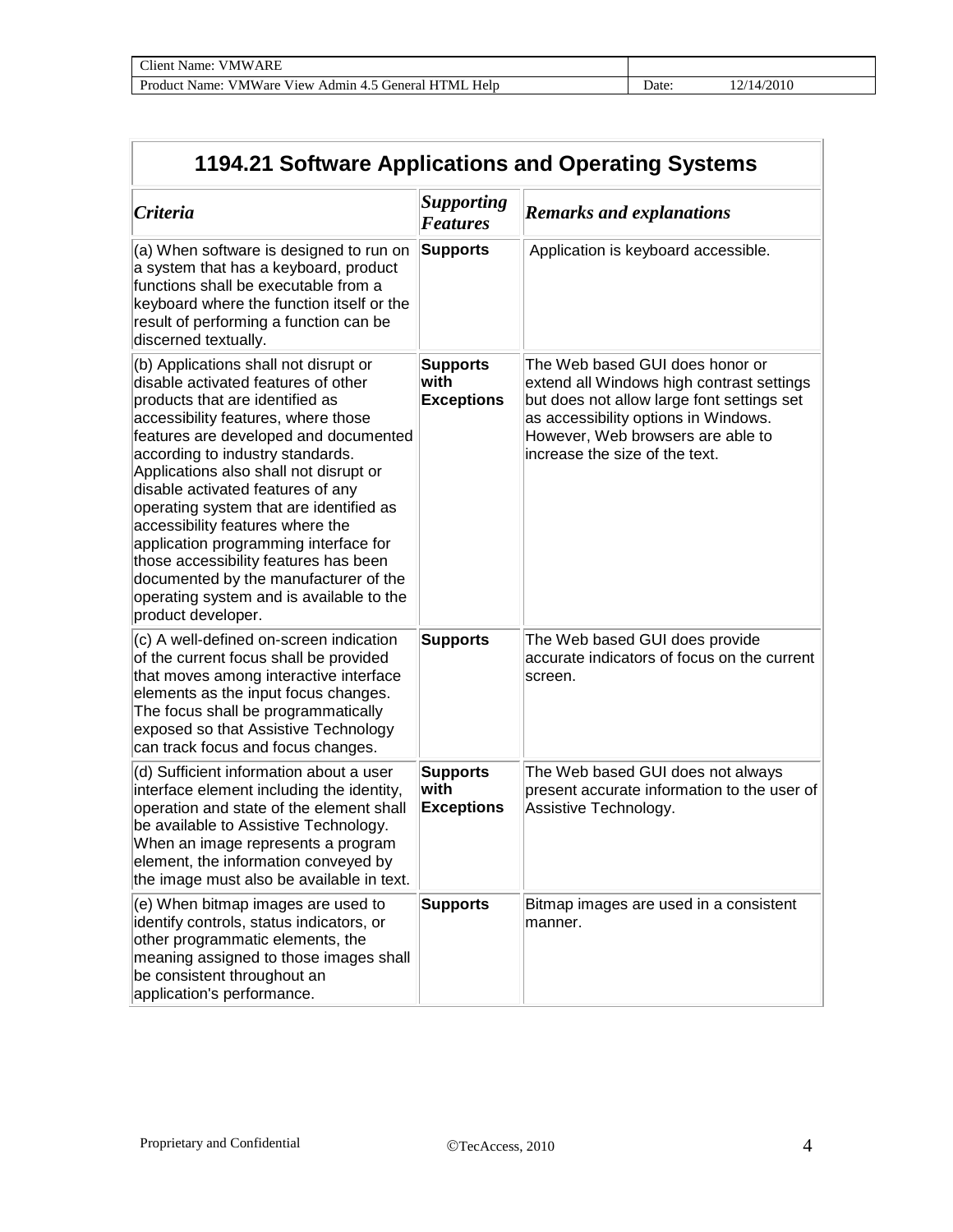| $\cap$ lient.<br>VMWARE<br>Name:                                                |       |       |
|---------------------------------------------------------------------------------|-------|-------|
| Product<br>Admin 4.5 General<br><b>VMWare</b><br>View.<br>HTML<br>Help<br>Name: | ⊅ate∙ | /2010 |

| (f) Textual information shall be provided<br>through operating system functions for<br>displaying text. The minimum<br>information that shall be made available<br>is text content, text input caret location,<br>and text attributes.                        | <b>Supports</b><br>with<br><b>Exceptions</b> | All images do not have Alt attributes.                                                                                                                                                                                                                                                                                                               |
|---------------------------------------------------------------------------------------------------------------------------------------------------------------------------------------------------------------------------------------------------------------|----------------------------------------------|------------------------------------------------------------------------------------------------------------------------------------------------------------------------------------------------------------------------------------------------------------------------------------------------------------------------------------------------------|
| (g) Applications shall not override user<br>selected contrast and color selections<br>and other individual display attributes.                                                                                                                                | <b>Supports</b><br>with<br><b>Exceptions</b> | The Web based GUI does honor or<br>extend all Windows high contrast settings<br>but does not allow large font settings.<br>Please see 1194.21(b).<br>However, Web browsers are able to<br>increase the size of the text.                                                                                                                             |
| (h) When animation is displayed, the<br>information shall be displayable in at<br>least one non-animated presentation<br>mode at the option of the user.                                                                                                      | <b>Not</b><br>Applicable                     | There is no animation in the application.                                                                                                                                                                                                                                                                                                            |
| (i) Color coding shall not be used as the<br>only means of conveying information,<br>indicating an action, prompting a<br>response, or distinguishing a visual<br>element.                                                                                    | <b>Supports</b>                              | This product does not use color coding as<br>the only means to convey information,<br>indicating an action, prompting responses<br>or distinguishing visual elements.                                                                                                                                                                                |
| (j) When a product permits a user to<br>adjust color and contrast settings, a<br>variety of color selections capable of<br>producing a range of contrast levels<br>shall be provided.                                                                         | <b>Not</b><br><b>Applicable</b>              | The Web Based client does not permit a<br>user to adjust color or contrast selections<br>through the product itself. The product<br>inherits some settings from Microsoft<br>Windows which provides a range of<br>contrast levels for applications that allow a<br>user to adjust color and contrast settings.<br>Please see 1194.21(g).             |
| (k) Software shall not use flashing or<br>blinking text, objects, or other elements<br>having a flash or blink frequency greater<br>than 2 Hz and lower than 55 Hz.                                                                                           | <b>Supports</b>                              | No flashing or blinking text is used in this<br>product.                                                                                                                                                                                                                                                                                             |
| (I) When electronic forms are used, the<br>form shall allow people using Assistive<br>Technology to access the information,<br>field elements, and functionality required<br>for completion and submission of the<br>form, including all directions and cues. | <b>Supports</b><br>with<br><b>Exceptions</b> | When using the Web based GUI not all<br>form fields are accessible to Assistive<br>Technology (AT). For example, under the<br>Search Tab the search field is not labeled<br>so the user can tell what should be<br>entered. The user can identify it as a form<br>field but the label does not exist to tell the<br>user what to enter in the field. |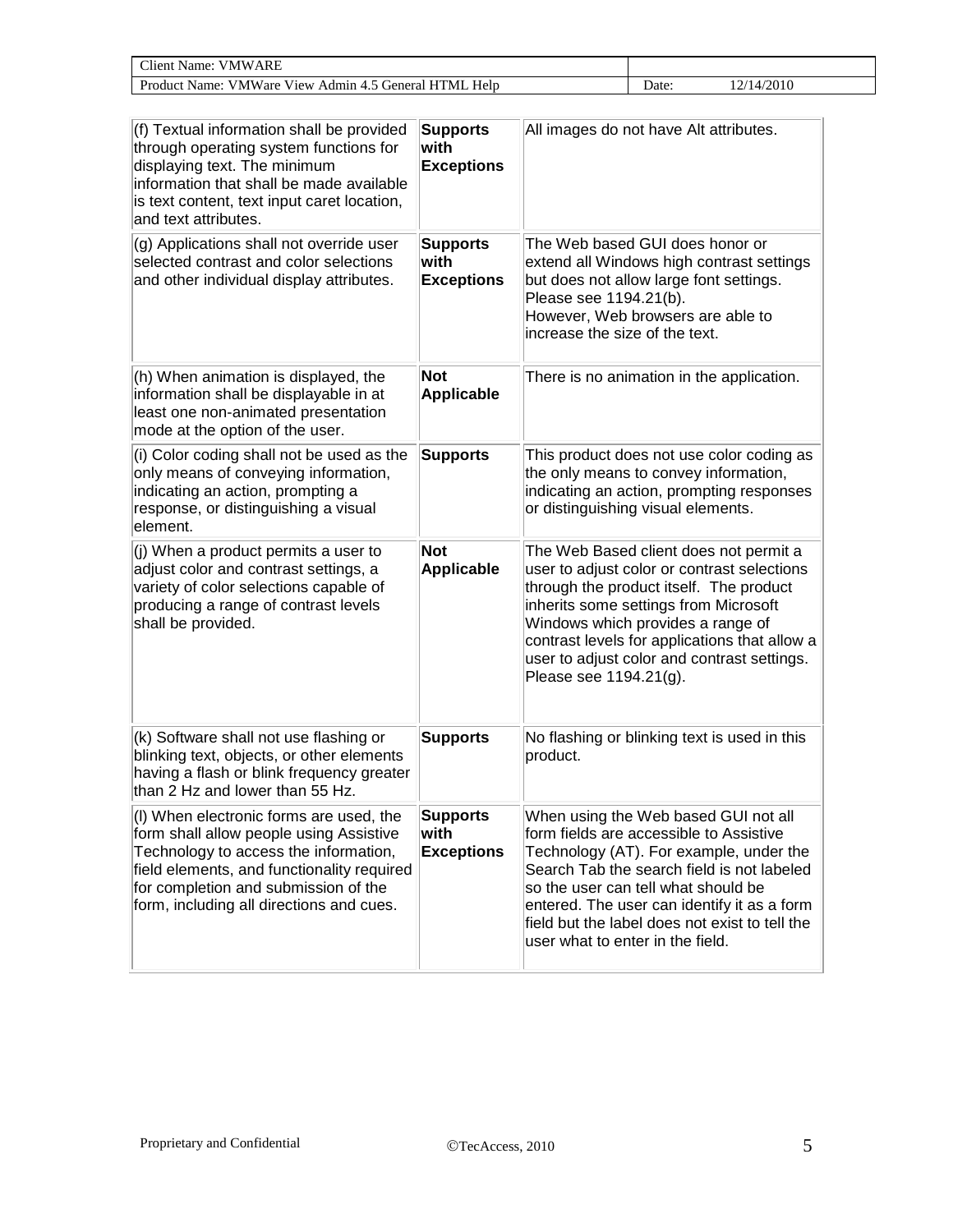| Client.<br>VMWARE<br>Name:                                           |      |                     |
|----------------------------------------------------------------------|------|---------------------|
| Product Name: VMWare View Admin 4.5 General "<br>Help<br><b>HTMI</b> | Jate | /2010<br>$\sqrt{1}$ |

### **1194.22 Web-based Internet information and applications**

| <b>Criteria</b>                                                                                                                                                                                                                                                                                                    | <b>Supporting</b><br><b>Features</b>      | <b>Remarks and</b><br>explanations                                                                                |
|--------------------------------------------------------------------------------------------------------------------------------------------------------------------------------------------------------------------------------------------------------------------------------------------------------------------|-------------------------------------------|-------------------------------------------------------------------------------------------------------------------|
| (a) A text equivalent for every non-text element<br>shall be provided (e.g., via "alt", "longdesc", or<br>in element content).                                                                                                                                                                                     | Supports with<br><b>Exceptions</b>        | All images do not have Alt<br>attributes.                                                                         |
| (b) Equivalent alternatives for any multimedia<br>presentation shall be synchronized with the<br>presentation.                                                                                                                                                                                                     | <b>Not Applicable</b>                     | There is no multimedia.                                                                                           |
| (c) Web pages shall be designed so that all<br>information conveyed with color is also<br>available without color, for example from<br>context or markup.                                                                                                                                                          | <b>Supports</b>                           | Color is not used as a sole<br>means of conveying<br>information.                                                 |
| (d) Documents shall be organized so they are<br>readable without requiring an associated style<br>sheet.                                                                                                                                                                                                           | <b>Supports with</b><br><b>Exceptions</b> | The help pages can be<br>partially read with style<br>sheets disabled. Headings<br>and lists have HTML<br>markup. |
| (e) Redundant text links shall be provided for<br>each active region of a server-side image map.                                                                                                                                                                                                                   | <b>Not Applicable</b>                     | Server-side image maps are<br>not used.                                                                           |
| (f) Client-side image maps shall be provided<br>instead of server-side image maps except<br>where the regions cannot be defined with an<br>available geometric shape.                                                                                                                                              | <b>Not Applicable</b>                     | Client-side image maps are<br>not used.                                                                           |
| (g) Row and column headers shall be identified <b>Does not Support</b> Row and column headers<br>for data tables.                                                                                                                                                                                                  |                                           | are not identified for data<br>tables.                                                                            |
| (h) Markup shall be used to associate data<br>cells and header cells for data tables that have<br>two or more logical levels of row or column<br>headers.                                                                                                                                                          | <b>Not Applicable</b>                     | Data tables do not have<br>multilevel columns or rows.                                                            |
| (i) Frames shall be titled with text that<br>facilitates frame identification and navigation                                                                                                                                                                                                                       | <b>Does not Support</b>                   | Frames are used without<br>meaningful titles.                                                                     |
| (i) Pages shall be designed to avoid causing<br>the screen to flicker with a frequency greater<br>than 2 Hz and lower than 55 Hz.                                                                                                                                                                                  | <b>Supports</b>                           | Pages do not flash or blink.                                                                                      |
| (k) A text-only page, with equivalent<br>information or functionality, shall be provided to<br>make a web site comply with the provisions of<br>this part, when compliance cannot be<br>accomplished in any other way. The content of<br>the text-only page shall be updated whenever<br>the primary page changes. | <b>Not Applicable</b>                     | No text only page is<br>provided to the user.                                                                     |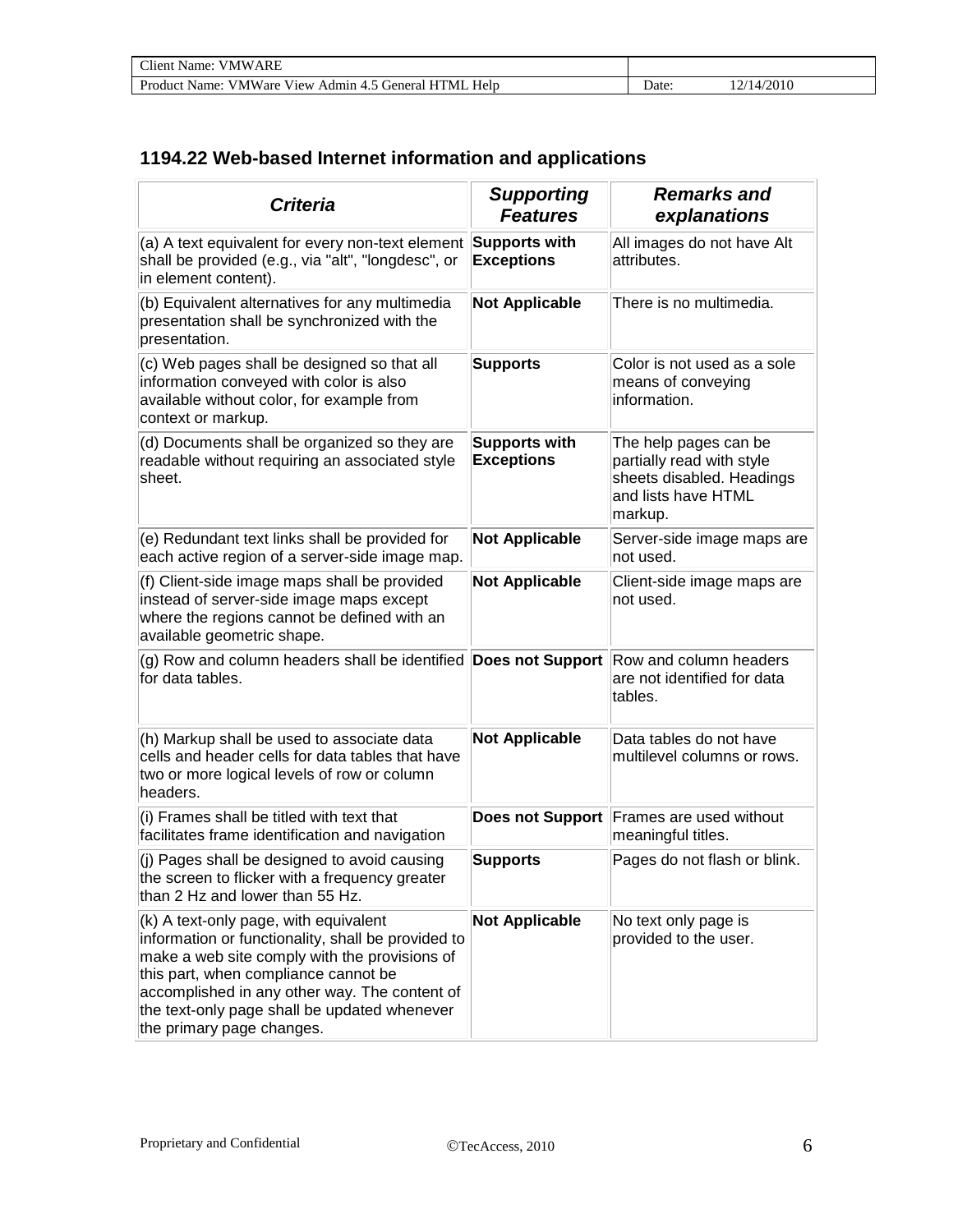| $\Gamma$ lient $\Gamma$ .<br><b>VMWARE</b><br>Name:                                       |       |                       |
|-------------------------------------------------------------------------------------------|-------|-----------------------|
| $- - -$<br>Help<br>Product<br>VMWare View<br><b>HTML</b><br>Admin 4.<br>Cieneral<br>Name: | Date: | /2010<br>$\mathbf{L}$ |

| (I) When pages utilize scripting languages to<br>display content, or to create interface<br>elements, the information provided by the<br>script shall be identified with functional text that<br>can be read by Assistive Technology.                                                     | <b>Supports with</b><br><b>Exceptions</b> | Not all interfaces are<br>keyboard accessible. For<br>example, form fields are not<br>labeled.                                                                                                                                                                                                                                                                   |
|-------------------------------------------------------------------------------------------------------------------------------------------------------------------------------------------------------------------------------------------------------------------------------------------|-------------------------------------------|------------------------------------------------------------------------------------------------------------------------------------------------------------------------------------------------------------------------------------------------------------------------------------------------------------------------------------------------------------------|
| (m) When a web page requires that an applet,<br>plug-in or other application be present on the<br>client system to interpret page content, the<br>page must provide a link to a plug-in or applet<br>that complies with §1194.21(a) through (I).                                          | <b>Not Applicable</b>                     | Plug-ins are not used.                                                                                                                                                                                                                                                                                                                                           |
| (n) When electronic forms are designed to be<br>completed on-line, the form shall allow people<br>using Assistive Technology to access the<br>information, field elements, and functionality<br>required for completion and submission of the<br>form, including all directions and cues. | <b>Supports with</b><br><b>Exceptions</b> | When using the Web based<br>GUI not all form fields are<br>accessible to Assistive<br>Technology (AT). For<br>example, under the Search<br>Tab the search field is not<br>labeled so the user can tell<br>what should be entered. The<br>user can identify it as a form<br>field but the label does not<br>exist to tell the user what to<br>enter in the field. |
| (o) A method shall be provided that permits<br>users to skip repetitive navigation links.                                                                                                                                                                                                 | <b>Does not Support</b>                   | AT and keyboard users<br>cannot bypass repetitive<br>navigation links.                                                                                                                                                                                                                                                                                           |
| (p) When a timed response is required, the<br>user shall be alerted and given sufficient time<br>to indicate more time is required.                                                                                                                                                       | <b>Not Applicable</b>                     | Time responses are not<br>required.                                                                                                                                                                                                                                                                                                                              |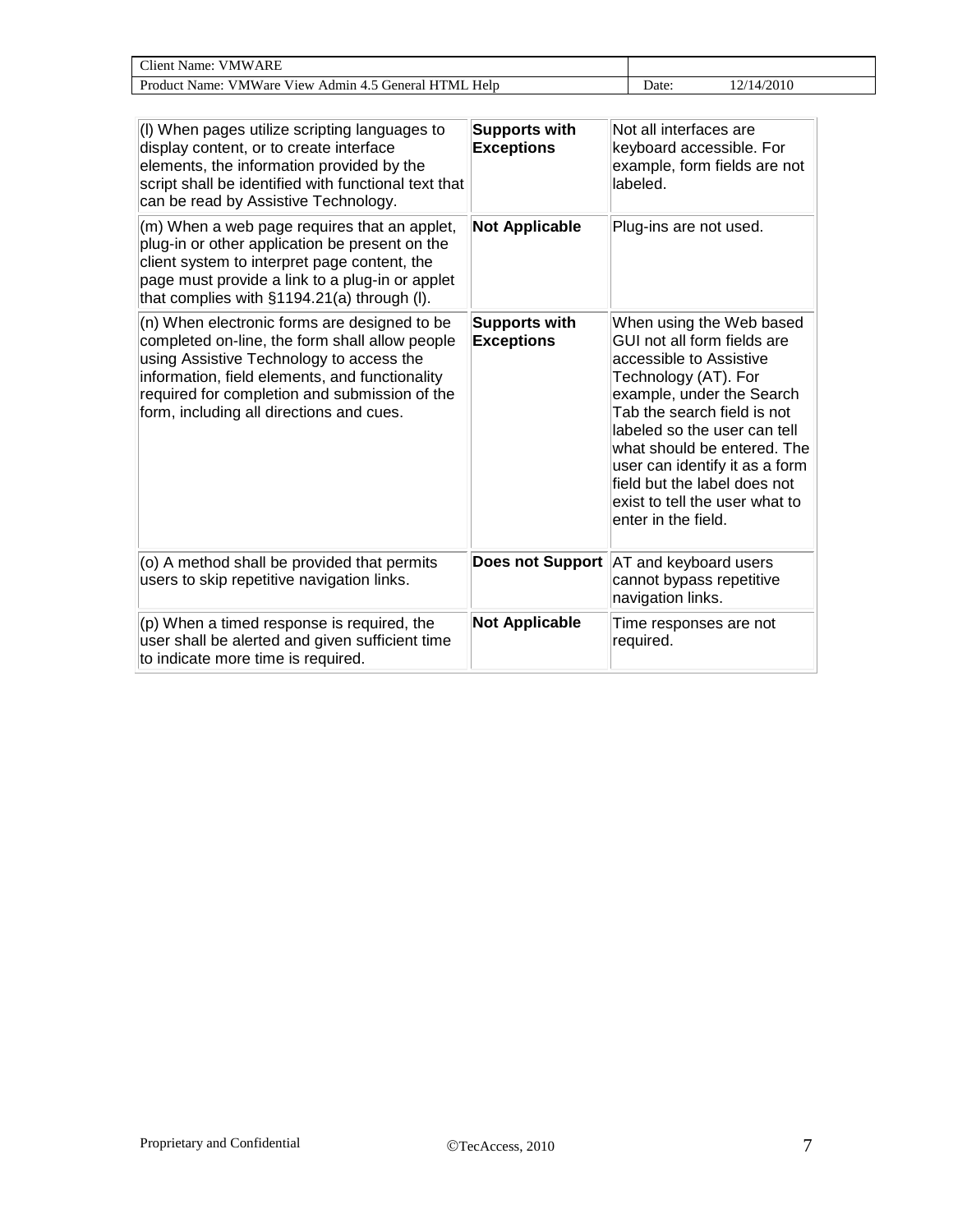| <b>Client Name: VMWARE</b>                            |       |           |  |
|-------------------------------------------------------|-------|-----------|--|
| Product Name: VMWare View Admin 4.5 General HTML Help | Jate: | 2/14/2010 |  |

### **1194.31 Functional performance criteria**

| <b>Criteria</b>                                                                                                                                                                                                                                                                                                                  | <b>Supporting Features</b>                       | <b>Remarks and</b><br>explanations                                                                                                                       |
|----------------------------------------------------------------------------------------------------------------------------------------------------------------------------------------------------------------------------------------------------------------------------------------------------------------------------------|--------------------------------------------------|----------------------------------------------------------------------------------------------------------------------------------------------------------|
| (a) At least one mode of operation and<br>information retrieval that does not require<br>user vision shall be provided, or support for<br>assistive technology used by people who<br>are blind or visually impaired shall be<br>provided.                                                                                        | <b>Supports with Exceptions</b>                  | Some information<br>retrieval processes<br>and/or operations<br>require vision and may<br>not provide support for<br>assistive technologies.             |
| (b) At least one mode of operation and<br>information retrieval that does not require<br>visual acuity greater than 20/70 shall be<br>provided in audio and enlarged print output<br>working together or independently, or<br>support for assistive technology used by<br>people who are visually impaired shall be<br>provided. | <b>Supports with Exceptions Some information</b> | retrieval processes<br>and/or operations<br>require vision acuity<br>greater than 20/70 and<br>may not provide<br>support for assistive<br>technologies. |
| (c) At least one mode of operation and<br>information retrieval that does not require<br>user hearing shall be provided, or support<br>for assistive technology used by people<br>who are deaf or hard of hearing shall be<br>provided.                                                                                          | <b>Supports</b>                                  | Hearing is not required<br>to access content.                                                                                                            |
| (d) Where audio information is important for Not Applicable<br>the use of a product, at least one mode of<br>operation and information retrieval shall be<br>provided in an enhanced auditory fashion,<br>or support for assistive hearing devices<br>shall be provided.                                                         |                                                  | Audio is not used.                                                                                                                                       |
| (e) At least one mode of operation and<br>information retrieval that does not require<br>user speech shall be provided, or support<br>for assistive technology used by people<br>with disabilities shall be provided.                                                                                                            | <b>Supports</b>                                  | User speech is not<br>required to access<br>content.                                                                                                     |
| (f) At least one mode of operation and<br>information retrieval that does not require<br>fine motor control or simultaneous actions<br>and that is operable with limited reach and<br>strength shall be provided.                                                                                                                | <b>Supports</b>                                  | Interfaces are keyboard<br>accessible.                                                                                                                   |